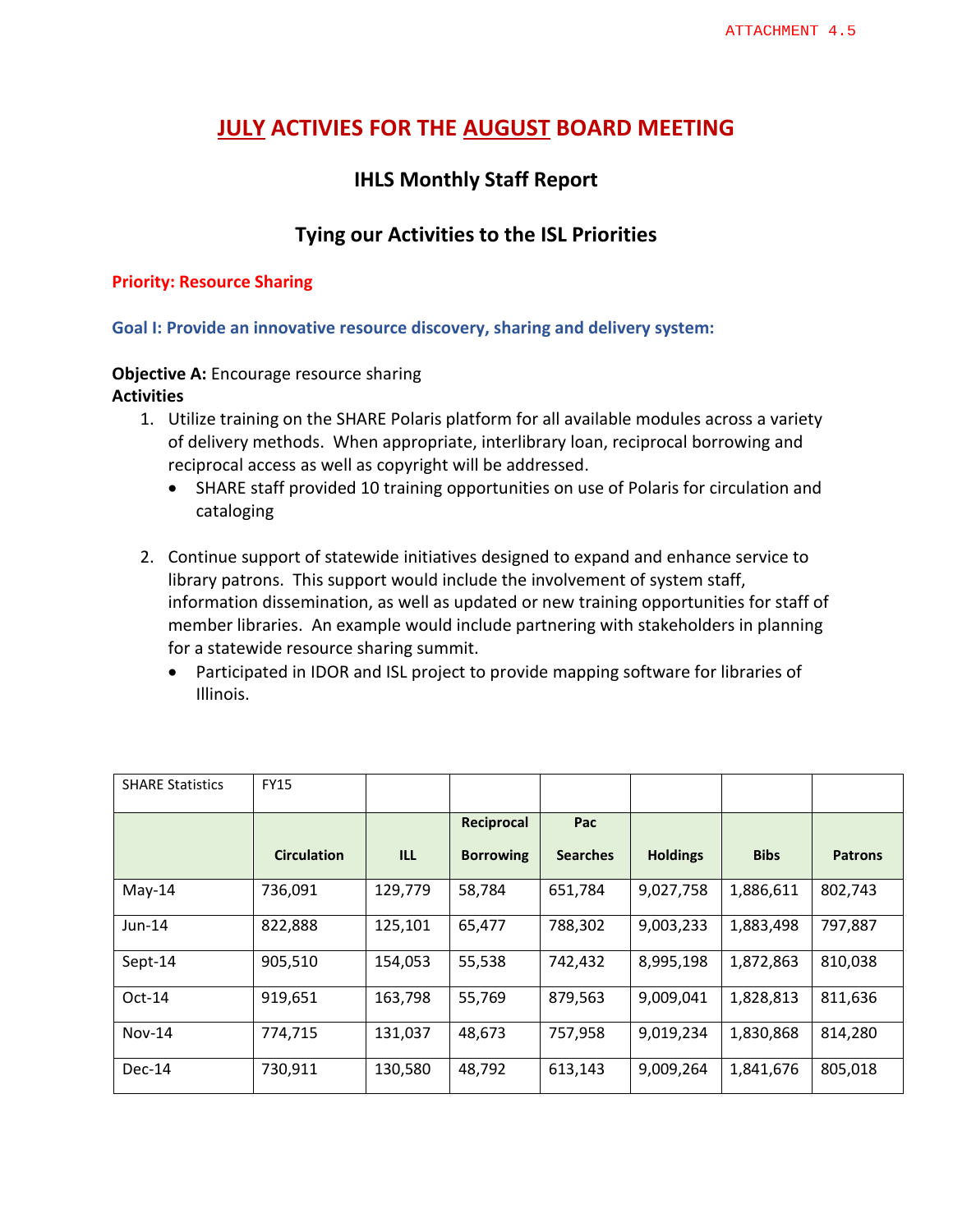| $Jan-15$ | 858,769 | 155,127 | 57,008 | 735,170   | 8,991,006 | 1,839,988 | 804,899 |
|----------|---------|---------|--------|-----------|-----------|-----------|---------|
| Feb-15   | 790,917 | 145,355 | 52,047 | 687,870   | 9,001,314 | 1,843,721 | 804,008 |
| $Mar-15$ | 863,377 | 159,912 | 56,228 | 1,560,054 | 9,010,811 | 1,835,452 | 803,628 |
| Apr-15   | 811,727 | 148,130 | 52,698 | 1,815,939 | 9,023,056 | 1,840,633 | 807,234 |
| $May-15$ | 676,532 | 126,478 | 51,043 | 1,324,682 | 9,029,121 | 1,834,127 | 803,903 |
| $Jun-15$ | 830,204 | 135,395 | 67,776 | 1,253,461 | 9,044,459 | 1,817,765 | 804,119 |
| July-15  | 784,275 | 139,522 | 65,457 | 1,459,531 | 9,048,654 | 1,834,594 | 806,374 |

**Objective B:** Provide a framework for members to participate in a state-of the-art integrated library system.

### **Activities**

- 1. Continue participation in the Statewide E-Books Grant opportunity.
	- At the end of July, 161 SHARE member libraries are participating in the 3M Cloud Library shared collection.
	- The total number of 3M items circulated in the month of July equaled 14,369. The highest number of circs we've seen in one month to date.
	- Three technology training sessions for library staff at two member libraries were held with 13 library staff members attending.
- 2. Apply for appropriate grants to provide enhancements to the SHARE catalog.
	- requested grant funding from the Ameren Community Giving program (request declined 7/29/15)
- 3. Employ a variety of instructional methods to allow SHARE members to work effectively and efficiently with the ILS, and other shared databases.
	- conducted four electronic forums utilizing Adobe Connect to discuss issues related to Circulation, Cataloging, Administration, and IT
	- conducted ten classes covering circulation and cataloging on Polaris
	- conducted two electronic forums utilizing Adobe Connect to discuss issues related to eResources
- 4. Promote new membership in the SHARE LLSAP through the *Growing Resource Sharing in IHLS Through Growing SHARE* grant. IHLS will continually consider opportunities to more fully involve these members in resource sharing.
	- met with representatives of the Odin School District, who have since decided to join SHARE.
- 5. Assist with the migration of libraries who do not wish to continue to participate in the SHARE LLSAP.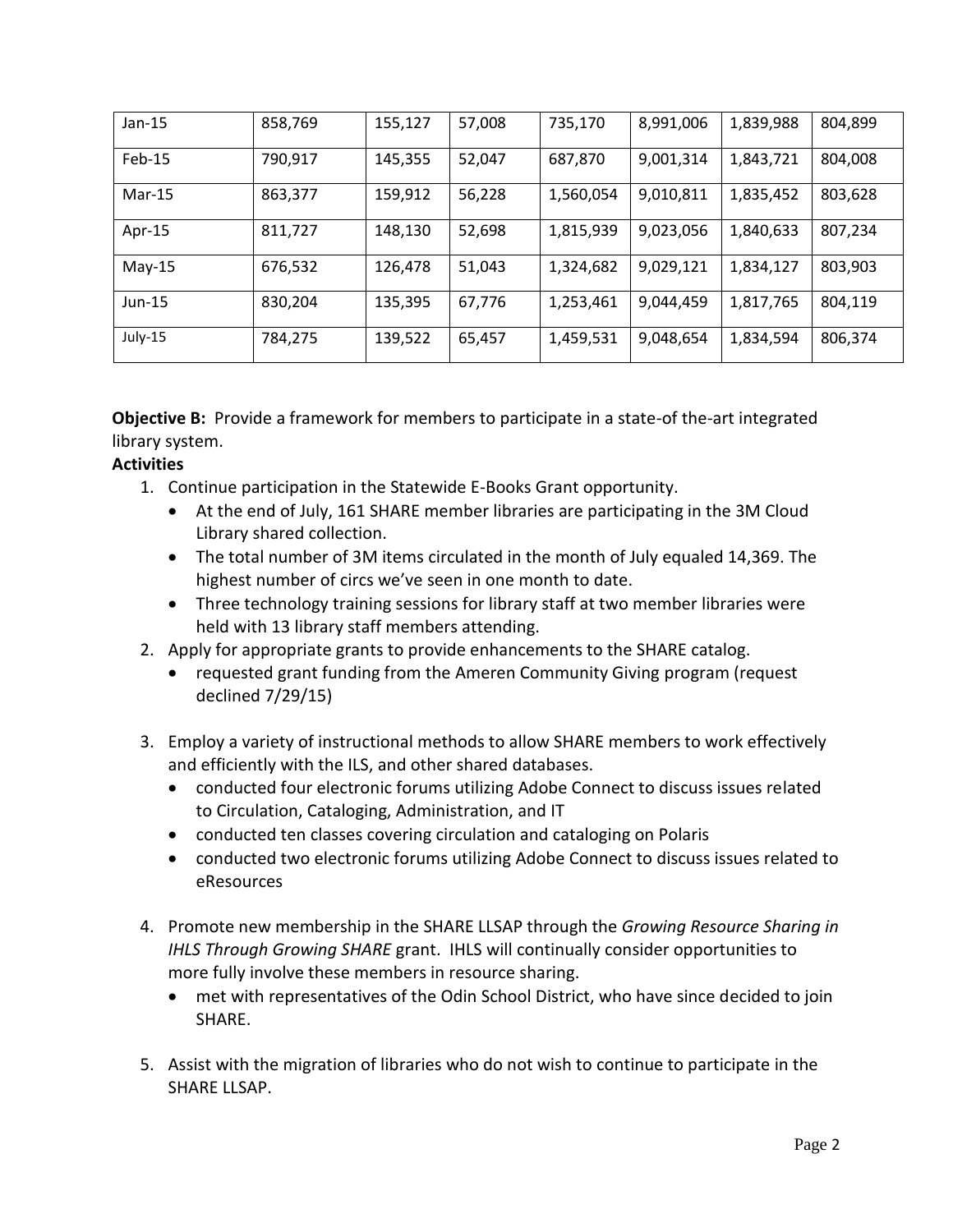- removed collections and data for The High School of St. Thomas More, and Metro-East Lutheran High School, who closed their school libraries at the end of the 2014/2015 school year.
- 6. Continue to support the SHARE Helpdesk to track concerns and technical issues with the Polaris software.
	- SHARE and IT staff continue to support libraries through the helpdesk software.
- 7. Continue the development and enhancement of the SHARE website to meet the informational and training needs of the IHLS libraries. Provide software and technical support for members of the LLSAP.
	- New framework is being installed and it is our hope that the SHARE website will become a branch of the IHLS website instead of a stand-alone website.

**Objective C:** Ensure the integrity of bibliographic records. **Activities**

- 1. Maintain the requirement that all bibliographic records (with the exception of equipment, on order and E-book) must be OCLC derived records and have an OCLC control number to ensure database standards and mitigate duplicate records.
	- Clean up continues in the SHARE database with 527 bibliographic records were merged, 3032 item records corrected, and 537 bibliographic records edited for corrections.
	- 339 bibliographic records were converted to full level OCLC bibs for the SHARE database.
- 2. Support a Cataloging Center operation for SHARE Full members for copy and original cataloging of MARC bibliographic records and the creation of local authority records to enhance recovery. Service options are Cataloging Library (Full member meets continuing education requirements for cataloging staff and performs own cataloging); Barcoding A Library (Full member sends all new materials to Center for copy and original cataloging and assessed fee based on percentage of library's materials budget); Barcoding B Library (full member sends new materials as needed for original cataloging and assessed fee of \$10 per item cataloged). Any item that meets the Cataloging Maintenance Center's (CMC) eligible collections criteria for free cataloging is passed on to the CMC.
	- SHARE staff cataloged 666 items, imported 83 \$3 bibs and imported 102 PromptCat bibs for member libraries.
	- 353 items were cataloged for new member libraries who are in the process of joining SHARE.
	- 215 items were cataloged by the CMC staff for Illinois libraries.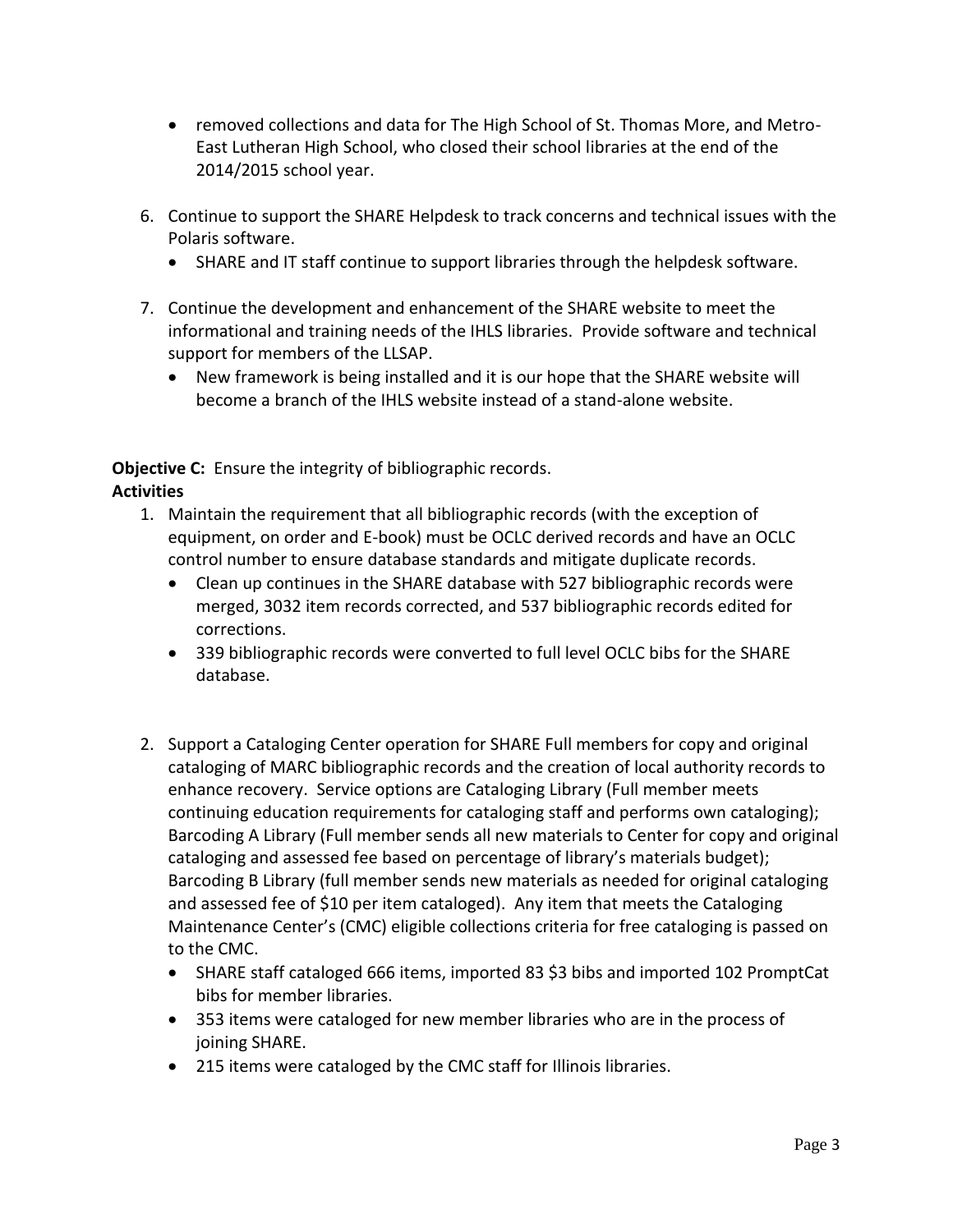- 3. Provide appropriate training for cataloging.
	- SHARE Cataloging training session was held via Adobe Connect.
	- Searching/Matching class was held in Rochester.
	- New member training for Christopher Public Library
	- Acquisitions training and support for 2 member libraries
	- Staff answered over 213 emails and telephone calls, requiring cataloging support.
- 4. Evaluate the efficacy and fee models associated with the Cataloging Center operation for possible revision.
	- \$3 Bib option started in July, which allows member libraries to search WorldCat for full-level OCLC bibliographic record, fill out a form on SHARE website, and SHARE staff to import the bib. This option allows for member libraries to take on the time and responsibility of searching for a quality bibliographic record. 83 \$3 Bibs were imported into the SHARE database during the month.

**Objective D**: Operate Cataloging Maintenance Centers on behalf of libraries in Illinois. **Activities**

- 1. Fulfill NACO (Name Authority Cooperative Program of the PCC) obligation by creating a minimum of 100 name or uniform title authority records per year.
	- 28 name authorities were created in July.
	- 7 local series headings were created in July.
- 2. Continue support of LLSAP database cleanup efforts in LLSAP.
	- 339 bibliographic records were converted to full level OCLC bibs for the SHARE database.
- 3. Cooperate with Illinois State Library staff to identify statewide cataloging needs and develop strategies to meet them, prioritizing statewide initiatives that require cataloging expertise to ensure statewide access and resource sharing assistance with projects as agreed upon.
	- 215 items were cataloged by the CMC staff for Illinois libraries.
	- Metadata help and support were provided for Chicago Botanical Garden. Transcription of material continues for the State Archive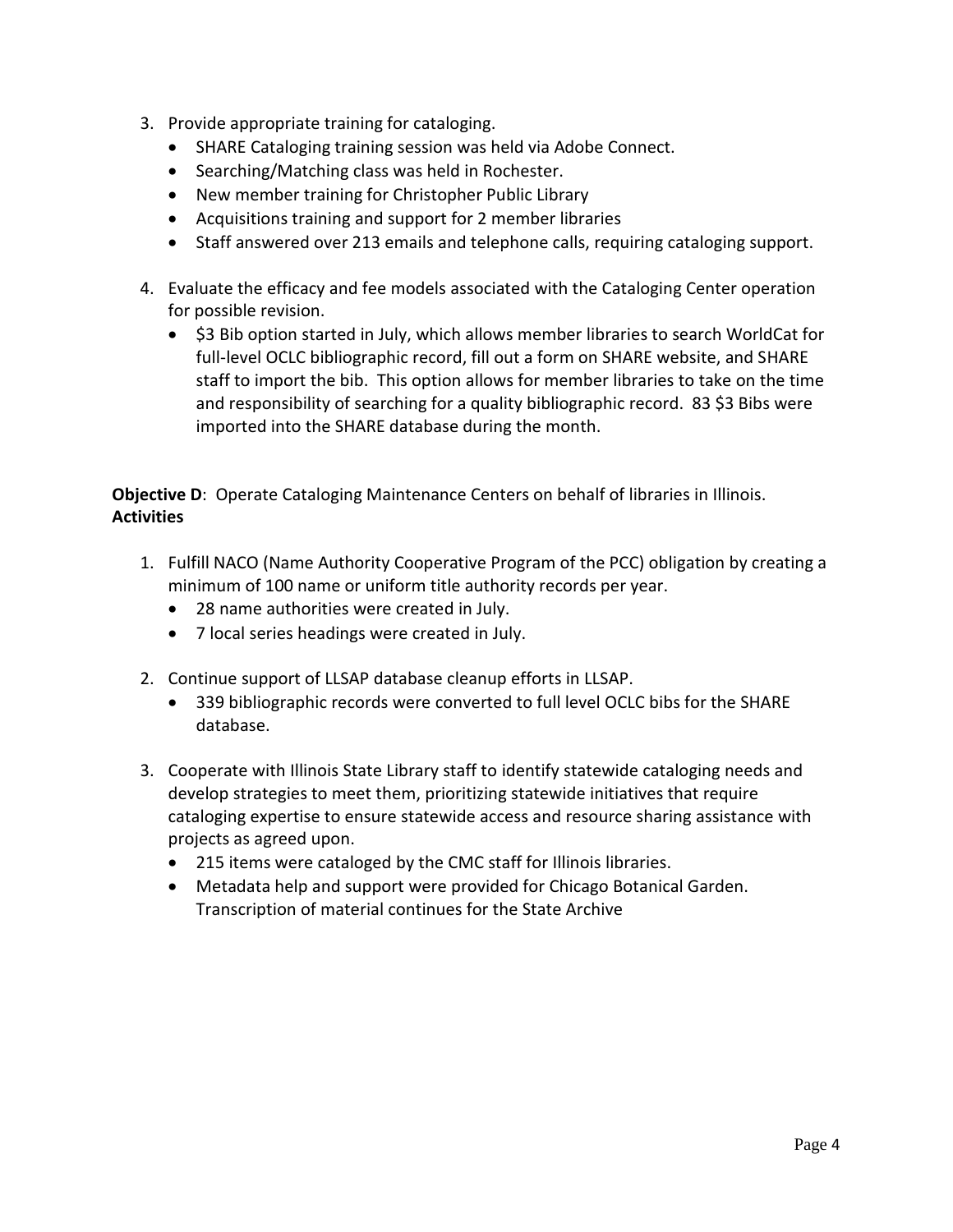**Goal II: Provide a sustainable delivery system that provides the best service possible for Illinois libraries and their users.**

**Objective A**: Ensure that IHLS delivery of library materials is accurate, timely, and meets member library needs.

| <b>July 2015</b> | Delivery picked up<br>/delivered | <b>ILDS Delivery</b><br>Items to Hub | <b>ILDS Delivery</b><br>Items from Hub |
|------------------|----------------------------------|--------------------------------------|----------------------------------------|
| <b>CHAMPAIGN</b> | 202,345                          | 29,282                               | 27,823                                 |
| DU QUOIN         | 93,468                           | 21,239                               | 20,095                                 |
| EDWARDSVILLE     | 190,110                          | 33,063                               | 30,003                                 |

#### **Priority: Illinois Machine Sublending Agency**

**Goal: Provide good customer service and well maintained machines to patrons of the Talking Books Program.**

**Objective:** Support the statewide machine lending program located in DuQuoin. **Activities**

- 1. Contract with the Illinois State Library to manage statewide services.
	- Required monthly reports were submitted to NLS.
- 2. Serve all persons eligible for service within the state of Illinois as stipulated in the agreement with NLS.

|                   | C1s Sent | <b>DS1s Sent</b> | <b>DA1s Sent</b> | <b>BARD Inquiries</b><br><b>Responded To</b> |
|-------------------|----------|------------------|------------------|----------------------------------------------|
| August 2014       | 9        | 173              | 94               | 13                                           |
| September 2014    | 22       | 154              | 134              | 15                                           |
| October 2014      | 23       | 121              | 177              | 10                                           |
| November 2014     | 10       | 110              | 114              | 12                                           |
| December 2014     | 15       | 86               | 154              | 11                                           |
| Janury 2015       | 22       | 78               | 159              | 14                                           |
| February 2015     | 9        | 57               | 118              | 9                                            |
| <b>March 2015</b> | 19       | 86               | 176              | 13                                           |
| <b>April 2015</b> | 13       | 75               | 166              | 10                                           |
| <b>May 2015</b>   | 21       | 74               | 139              | 14                                           |
| <b>June 2015</b>  | 18       | 52               | 200              | 13                                           |
| <b>July 2015</b>  | 29       | 72               | 225              | 15                                           |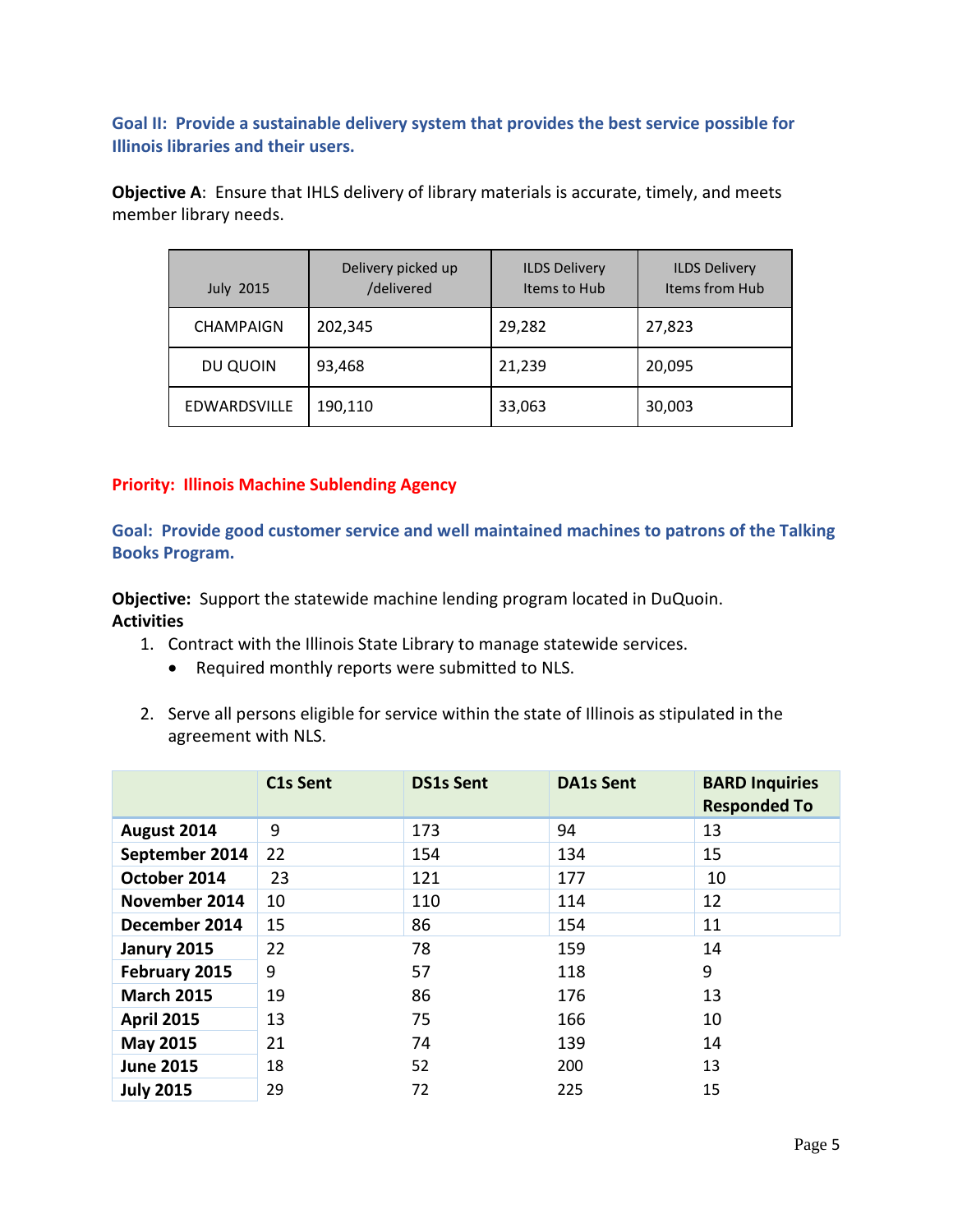

- 3. Participate in the planning, coordination and evaluation of Illinois Talking Book Service, and ensure appropriate provision of services by staying informed of current procedures and trends related to Talking Books, the National Library Services/Library of Congress and librarianship in general.
	- 7/7/15 IMSA Manager and IMSA Director met to discuss state of IMSA progress.
	- 7/8/15 Patron Service Coordinator presented at Carbondale Towers.
	- 7/16/15 Patron Service Coordinator participated in Senior Outreach Event hosted by Senator Dave Luechtefeld and Rep. Terri Bryant at the Carbondale Civic Center.
	- 7/28/15 Patron Service Coordinator participated in Senior Outreach Event hosted by Senator Dave Luechtefeld and Rep. Terri Bryant Carbondale Civic Center in Mt. Vernon.
- 4. Ensure the efficient and successful provision of service in accordance with the Revised Standards and Guidelines.
	- Filled all requests for machines and equipment within 2 business days of receipt.
	- Responded to all BARD inquiries in a timely and efficient manner.

#### **In FY15**

The department will move forward with new leadership and significant staff turnover.

#### **Priority: Provide timely and pertinent information to member libraries**

#### **Goal: Effective and efficient communications with member libraries and partners.**

**Objective A**: Provide various mechanisms to ensure good communications with member libraries and partners.

#### **Activities**

1. Conduct visits to 20% of our more than 550 agencies. This goal would give IHLS staff the opportunity to arrange approximately 110 on-site visits. A particular area of focus would be those library agencies who have recently seen a change in leadership. Another target audience would be those libraries facing any challenges that might impact their membership status and their ability to receive system services. Also in consideration would be conversations with library boards or other administrative bodies who might request specific information from IHLS. School staffing has shifted dramatically in the last several years and working to ensure that population is informed about system services and membership criteria would have a broad-based impact. When appropriate, system staff will also be available to meet with special interest groups for the purpose of discussing membership criteria and system services.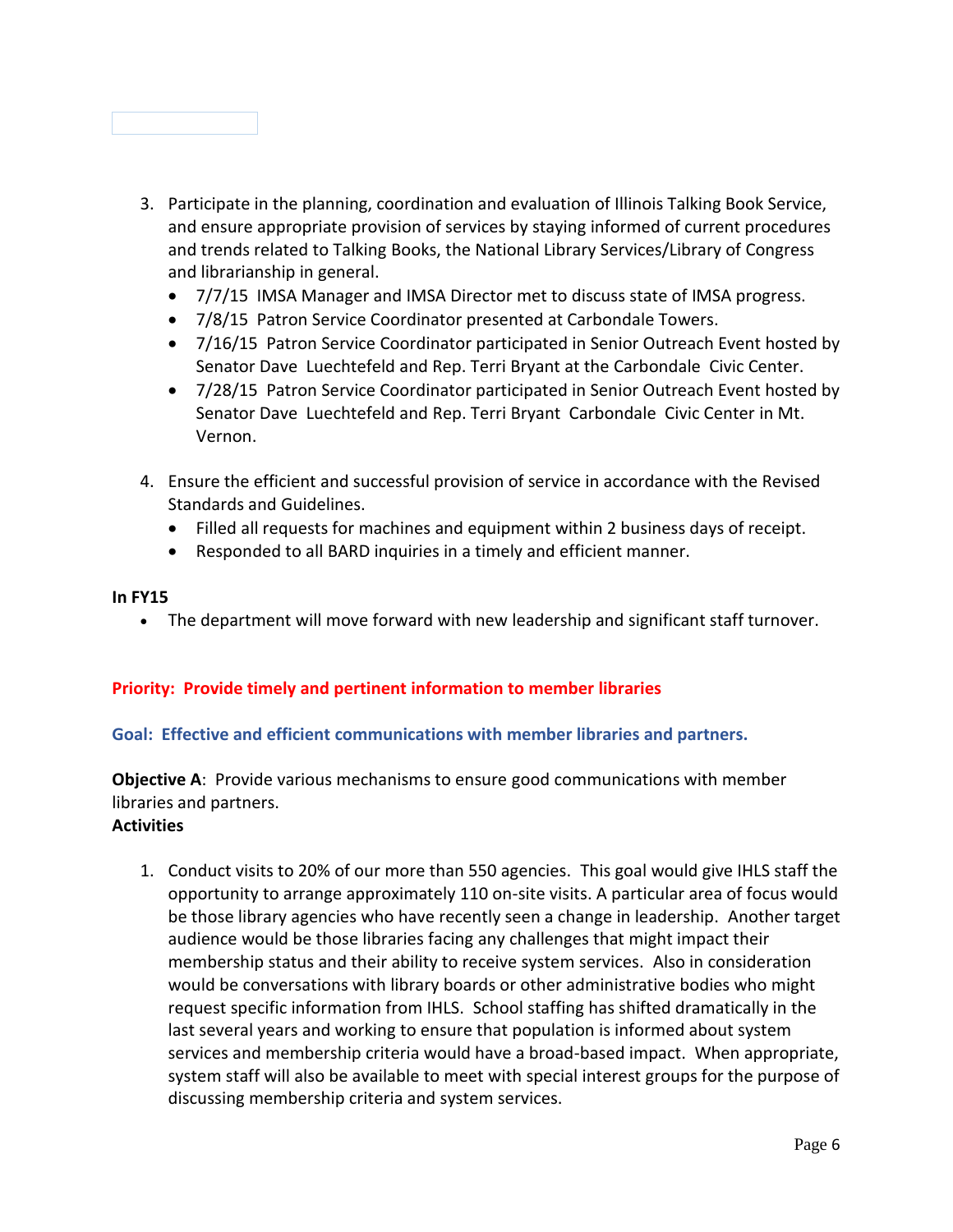- A site visit was made on July 7th to the Marissa Public Library for the purpose of visiting with a new director.
- 2. Maintain an interactive website to assist member libraries in effective utilization of IHLS services and promote member forums.
	- Sent letter to 46 companies seeking discounts for the IHLS membership. Vendor Discount will be listed on the website.

#### **In FY15**

- In concert with membership, system staff will strive to make communication with stakeholders as efficient and timely as possible.
	- $\circ$  Reviewed news feeds for information of interest to IHLS members such as grants, upcoming continuing education opportunities, and member news to be included in the IHLS newsletter.
	- $\circ$  The IHLS newsletter, Moving Forward Together, was sent each week to over 2,100 subscribers.

### **Priority: Administrative Activities**

#### **Goal 1: Ensure effective utilization of IHLS resources**

## **Objective A**: Ensure fiscal accountability

## **Activities:**

- 1. Dispose of surplus equipment in a manner consistent with Illinois State guidelines.
	- A large vanload of very old and properly surplused equipment was recycled through the Southern Illinois Recycling Company that specializes in electronic recycling.
- 2. Maintain IT support for IHLS staff including support of videoconferencing and Adobe Connect, as well as computer and server support.
	- IT Staff have installed new drive arrays at the EDW office and Champaign CoLo. This is to support the adding of new libraries on the Dream Grant.
	- IMSA Zebra label printers installed at each desk.
- 3. Continue to move services to our co-location facility in Champaign at the ICN POP site. All of the Polaris servers are located in the co-location site and other state-wide services such as Plinkit, DNS and other administrative websites will be moved there.
	- Once Plinkit has migrated in September this task will be complete.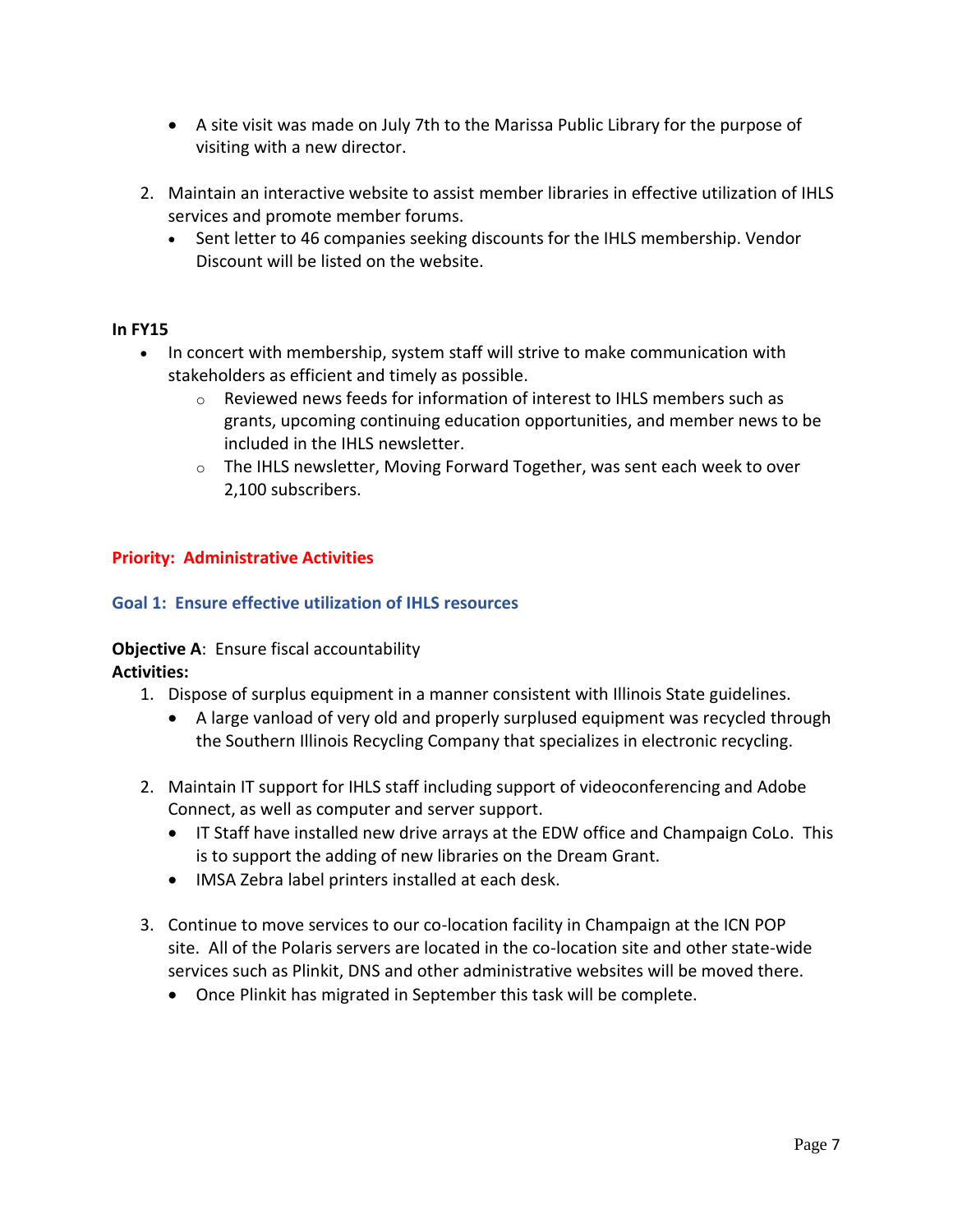**Objective B**: Employ qualified, professional, accountable staff. **Activities**

- 1. Recruit and employ qualified personnel of diverse backgrounds to carry out the mission and goals of IHLS. Increase the applicant pool by participating in local community events, college job fairs and advertising current openings with culturally diverse media and professional organizations.
	- Recruited and filled 3 part-time positions
	- Preparing job description for new accounting position
- 2. Continue development of the evaluation process and assign goals for 2015. Supervisors will have quarterly one-on-one meetings with employees to ensure each employee is on track with goals.
	- Most all employees received a FY 2015 evaluation.
- 3. Implement an enhanced hiring process. Train managers/supervisors on interviewing techniques and tools. Create and implement employee orientation at all locations.
	- Conducted 3 new hire orientations
- 4. Provide training to staff in areas of management and content specific to their areas of responsibility. Develop a manager/supervisor 101 training to include employment law, employee relations, performance management and IHLS personnel code.
	- Scheduled 16 staff for Communications for Women workshop.
- 5. Seek and encourage participation in continuing education opportunities for staff as appropriate. Consider tuition reimbursement or enroll IHLS in Star program which enables employees to attend workshop or courses for one fee.
	- All employees are required to take 3 web based training sessions via Lynda.com
- 6. Provide all-staff training retreat focused on staff collaboration and customer service.
	- Scheduled all staff for personality workshop.
- 7. Continue monthly staff meetings as well as expand the Hi-Five local meetings that can update staff in each location about weekly activities.
	- Conducted High 5 in DuQuoin 7/1
	- Conducted High 5 in Champaign 7/15
- 8. Develop and implement a wellness program.
	- Began Sick Bank for FY 2016
	- Began exercise reimbursement for FY 2016